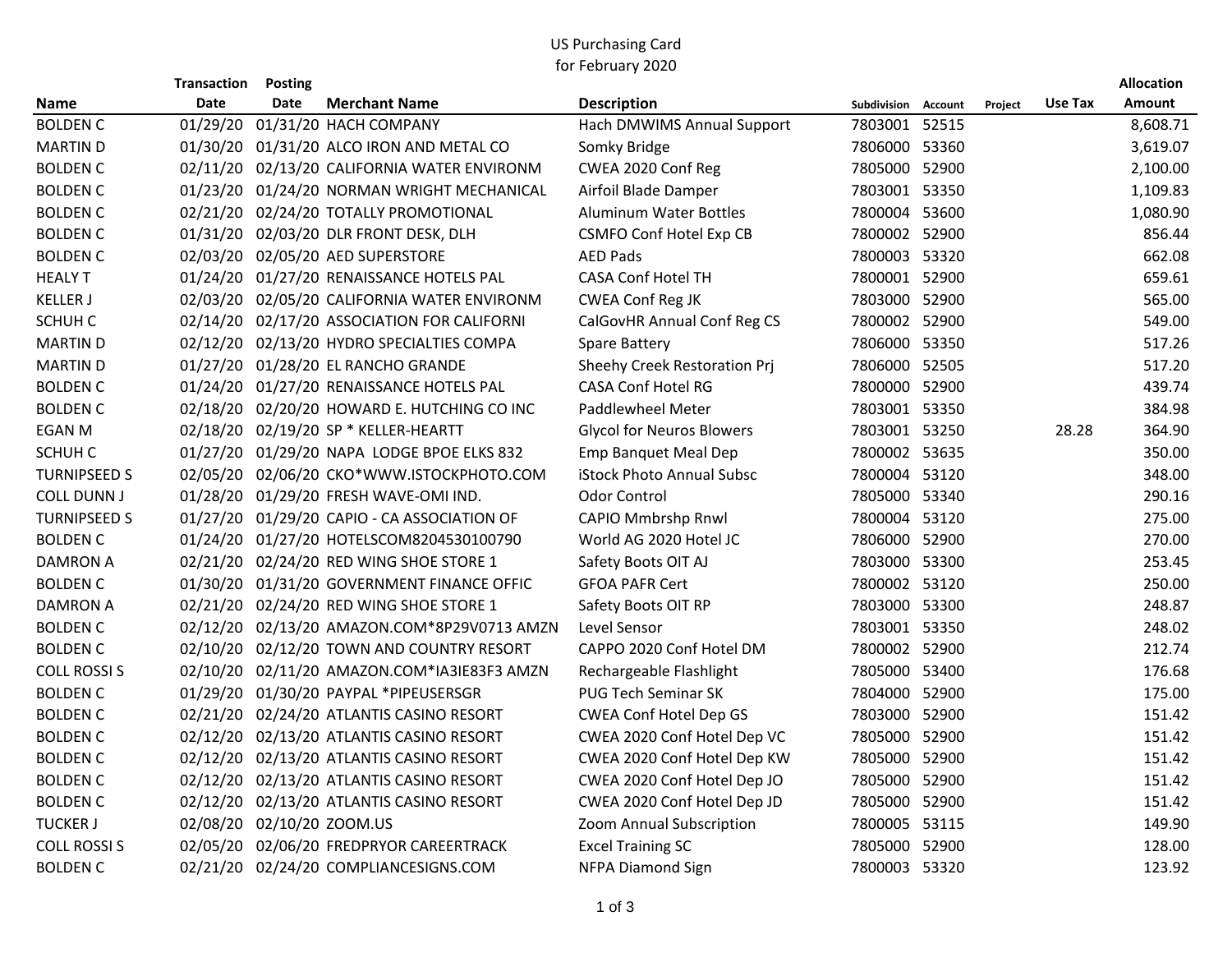## US Purchasing Card for February 2020

|                       | <b>Transaction</b>       | <b>Posting</b> |                                             |                                     |                     |         |         | <b>Allocation</b> |
|-----------------------|--------------------------|----------------|---------------------------------------------|-------------------------------------|---------------------|---------|---------|-------------------|
| Name                  | Date                     | Date           | <b>Merchant Name</b>                        | <b>Description</b>                  | Subdivision Account | Project | Use Tax | Amount            |
| <b>COLL BRANDOW J</b> | 01/28/20                 |                | 01/29/20 CLARKS ACE HDWE                    | <b>Batteries for Chemical Pump</b>  | 7805000 53350       |         |         | 120.59            |
| <b>BOLDEN C</b>       |                          |                | 02/12/20 02/13/20 SMARTSIGN                 | Fall Protection & NFPA Signs        | 7800003 53320       |         |         | 115.08            |
| <b>BOLDEN C</b>       |                          |                | 01/27/20 01/30/20 TAXI SVC GARDENA          | <b>CSMFO Conf Yellow Cab Exp CB</b> | 7800002 52900       |         |         | 110.75            |
| <b>COLL BRANDOW J</b> |                          |                | 01/28/20 01/29/20 ZELLERS ACE HDWE          | <b>Batteries for Chemical Pump</b>  | 7805000 53350       |         |         | 90.45             |
| <b>FRANCIS C</b>      |                          |                | 01/24/20 01/27/20 THERMCO PRODUCTS INC      | Recert Data Logger                  | 7803002 53400       |         | 6.51    | 84.00             |
| SCHUH C               |                          |                | 02/04/20 02/05/20 FUME BISTRO & BAR         | <b>Emp Banquet Prizes</b>           | 7800002 53635       |         |         | 75.00             |
| <b>BOLDEN C</b>       |                          |                | 02/14/20 02/17/20 SF BAY COFFEE             | <b>Breakroom Supplies</b>           | 7800002 53100       |         |         | 69.98             |
| COLL CALDWELL S       |                          |                | 02/14/20 02/17/20 SQ *PINERS WELDING SHOP   | <b>Compressed Gas</b>               | 7805000 53350       |         |         | 59.26             |
| SCHUH C               |                          |                | 02/12/20 02/14/20 STANLY LANE SMOKEHOUSE    | Plant Attendant Panel Lunch         | 7800002 53650       |         |         | 53.71             |
| <b>BOLDEN C</b>       |                          |                | 01/30/20 02/03/20 USPS STAMPS ENDICIA       | Postage Refill                      | 7800002 53110       |         |         | 50.00             |
| <b>BOLDEN C</b>       |                          |                | 02/05/20 02/07/20 USPS STAMPS ENDICIA       | Postage Refill                      | 7800002 53110       |         |         | 50.00             |
| SCHUH C               |                          |                | 01/28/20 01/30/20 CENTURY THEATRES 1003     | <b>Emp Banquet Prizes</b>           | 7800002 53635       |         |         | 50.00             |
| SCHUH C               |                          |                | 01/29/20 01/30/20 TST* THE FORGE PIZZA - NA | <b>Emp Banquet Prizes</b>           | 7800002 53635       |         |         | 50.00             |
| SCHUH C               |                          |                | 01/29/20 01/31/20 ZUZU TAPAS AND PAELLA     | <b>Emp Banquet Prizes</b>           | 7800002 53635       |         |         | 50.00             |
| SCHUH C               | 01/29/20 01/31/20 BASALT |                |                                             | <b>Emp Banquet Prizes</b>           | 7800002 53635       |         |         | 50.00             |
| SCHUH C               |                          |                | 02/04/20 02/05/20 TST* NORMAN ROSE TAVERN   | <b>Emp Banquet Prizes</b>           | 7800002 53635       |         |         | 50.00             |
| SCHUH C               |                          |                | 02/04/20 02/05/20 MANGO ON MAIN             | <b>Emp Banquet Prizes</b>           | 7800002 53635       |         |         | 50.00             |
| SCHUH C               |                          |                | 02/04/20 02/06/20 FRIDAS MEXICAN GRILL      | <b>Emp Banquet Prizes</b>           | 7800002 53635       |         |         | 50.00             |
| <b>FRANCIS C</b>      |                          |                | 01/24/20 01/27/20 THERMCO PRODUCTS INC      | Shipping Charge - Thermco           | 7803002 53400       |         |         | 45.13             |
| <b>BOLDEN C</b>       |                          |                | 01/28/20 01/30/20 ROOM SERVICE - DLH        | <b>CSMFO Conf Meal Exp CB</b>       | 7800002 52900       |         |         | 43.47             |
| <b>HEALY T</b>        |                          |                | 01/23/20 01/27/20 PMT*SAC CO AIRPORT PARKNG | CASA Conf Parking Fee TH            | 7800001 52900       |         |         | 40.00             |
| <b>BOLDEN C</b>       |                          |                | 01/31/20 02/03/20 PMT*SAC CO AIRPORT PARKNG | <b>CSMFO Conf Sac Prkng Fee CB</b>  | 7800002 52900       |         |         | 40.00             |
| <b>BOLDEN C</b>       |                          |                | 01/28/20 01/30/20 DISNEYLAND HTL F&B        | <b>CSMFO Conf Meal Exp CB</b>       | 7800002 52900       |         |         | 36.25             |
| <b>COLL BRANDOW J</b> |                          |                | 02/03/20 02/04/20 NAPA GLOVE & SAFETY INC   | <b>Head Lamp</b>                    | 7805000 53400       |         |         | 35.56             |
| <b>COLL CAGLE B</b>   |                          |                | 02/12/20 02/13/20 OUTDOOR SUPPLY NAPA       | Anchor Shackle                      | 7805000 53400       |         |         | 35.53             |
| <b>BOLDEN C</b>       |                          |                | 02/04/20 02/06/20 ROCK & BREWS CA - TERM    | <b>CSMFO Conf Meal Exp CB</b>       | 7800002 52900       |         |         | 34.51             |
| <b>COLL CAGLE B</b>   | 02/10/20                 |                | 02/12/20 THE HOME DEPOT #6652               | Concrete                            | 7805000 53360       |         |         | 33.94             |
| <b>BOLDEN C</b>       |                          |                | 02/12/20 02/13/20 AMZN MKTP US*QS1HI4D43    | <b>Office Phone Headset</b>         | 7804000 53100       |         |         | 32.31             |
| <b>BOLDEN C</b>       |                          |                | 01/25/20 01/27/20 STAMPS.COM                | <b>Stamps.com Monthly Fee</b>       | 7800002 53110       |         |         | 29.99             |
| <b>HEALY T</b>        |                          |                | 01/21/20 01/23/20 RENAISSANCE HOTELS F/B    | <b>CASA Conf Meal TH</b>            | 7800001 52900       |         |         | 28.11             |
| <b>COLL BRANDOW J</b> |                          |                | 02/11/20 02/13/20 THE HOME DEPOT #6652      | <b>Stakes</b>                       | 7805000 53350       |         |         | 26.66             |
| <b>COLL PERKINS N</b> |                          |                | 02/19/20 02/20/20 OUTDOOR SUPPLY NAPA       | Supersoil Compost                   | 7805000 53360       |         |         | 25.82             |
| <b>BOLDEN C</b>       |                          |                | 02/12/20 02/13/20 FASTRAK CSC               | Fastrak Payment                     | 7800002 52905       |         |         | 25.00             |
| <b>BOLDEN C</b>       |                          |                | 01/30/20 02/03/20 WETZEL'S DIGGITY DOG      | <b>CSMFO Conf Meal Exp CB</b>       | 7800002 52900       |         |         | 24.20             |
| <b>COLL BRANDOW J</b> |                          |                | 02/13/20 02/14/20 CENTRAL-VALLEY            | <b>Survey Lathe Stakes</b>          | 7805000 53350       |         |         | 22.49             |